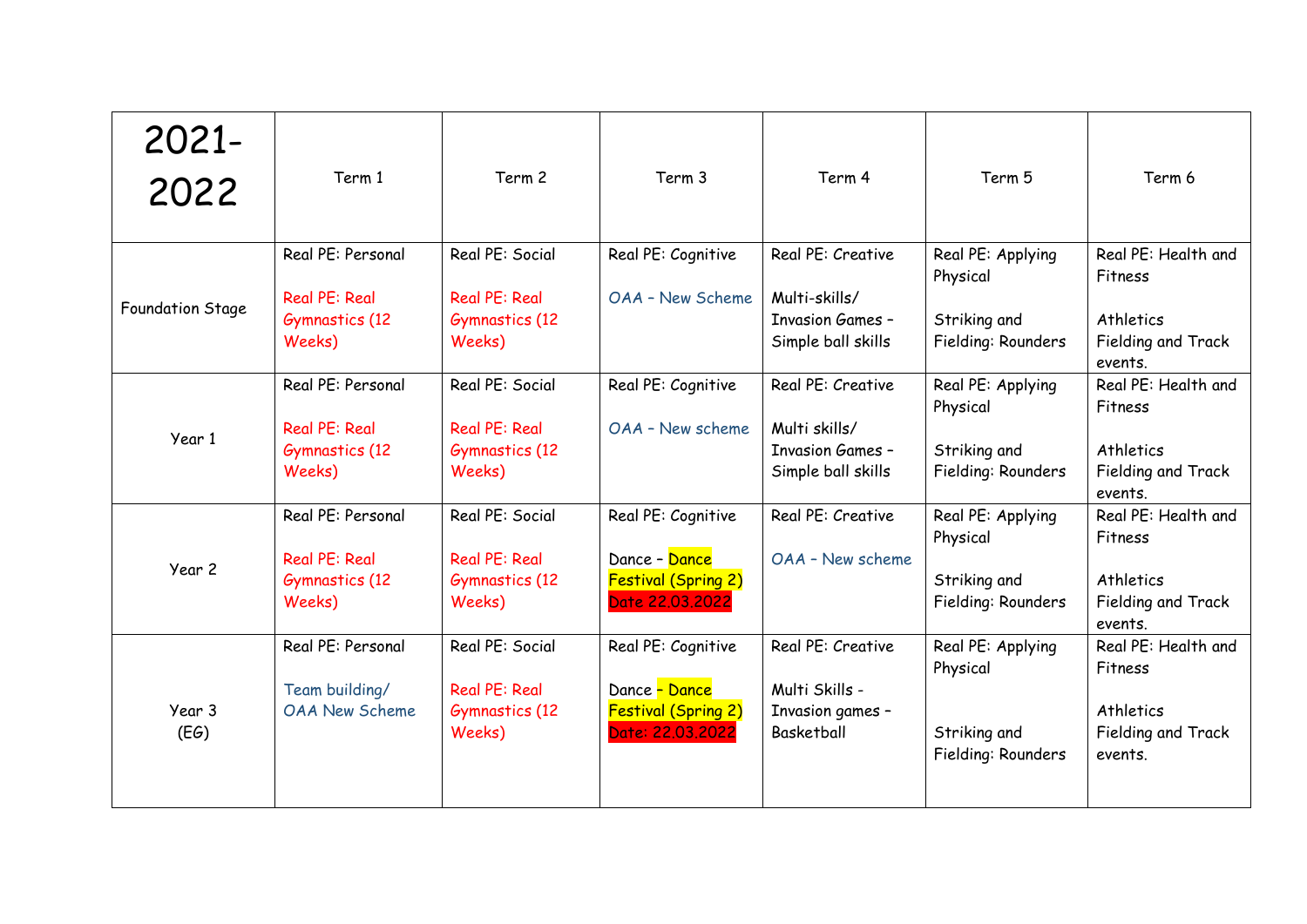|                      | Real PE: Personal | Real PE: Social          | Real PE: Cognitive    | Real PE: Creative      | Real PE: Applying         | Real PE: Health and       |
|----------------------|-------------------|--------------------------|-----------------------|------------------------|---------------------------|---------------------------|
| Year 4               |                   |                          |                       |                        | Physical                  | Fitness                   |
|                      | Multi Skills -    | <b>Real PE: Real</b>     | Real PE: Real         | OAA - New Scheme       |                           |                           |
|                      | Invasion games -  | <b>Gymnastics (12</b>    | <b>Gymnastics (12</b> |                        | Striking and              | Athletics                 |
| (AM)                 | Hockey            | Weeks)                   | Weeks)                | Swimming (Year 4 -     | Fielding: Rounders        | Fielding and Track        |
|                      |                   |                          |                       | EG & AM) First half    |                           | events.                   |
|                      |                   | Swimming (Year 4 -       | Swimming (Year 4 -    |                        |                           |                           |
|                      |                   | EG & AM) Second          | <b>EG &amp; AM)</b>   |                        |                           |                           |
|                      |                   | half                     |                       |                        |                           |                           |
|                      | Real PE: Social   | Real PE: Cognitive       | Real PE: Creative     | Real PE Apply          | Real PE: Health and       | Real PE: Personal         |
|                      |                   |                          |                       | Physical               | Fitness                   |                           |
|                      | Multi Skills -    | <b>Real PE: Real</b>     | <b>Real PE: Real</b>  |                        |                           | <b>Additional:</b>        |
|                      | Invasion games -  | <b>Gymnastics (12</b>    | <b>Gymnastics (12</b> | Real Dance             | <b>Additional:</b>        | <b>Athletics</b>          |
| Year 5               | Netball           | Weeks)                   | Weeks)                |                        | <b>Striking and</b>       | <b>Fielding and Track</b> |
| (LK/Ica)             |                   |                          |                       | <b>Swimming Year 5</b> | <b>Fielding: Rounders</b> | events.                   |
|                      |                   |                          |                       |                        |                           |                           |
|                      |                   |                          |                       | <b>Swimming Year</b>   | Swimming Year 5           | Swimming Year 5           |
|                      |                   |                          |                       | 4/5LK Second half      |                           |                           |
|                      |                   |                          |                       |                        | <b>Swimming Year</b>      | <b>Swimming Year</b>      |
|                      |                   |                          |                       |                        | 4/5LK                     | 4/5LK                     |
|                      | Real PE: Social   | Real PE: Cognitive       | Real PE: Creative     | Real PE Apply          | Real PE: Health and       | Real PE: Personal         |
| Year 6               |                   |                          |                       | Physical               | Fitness                   |                           |
| ** Swimming is       | <b>Swimming</b>   | <b>Swimming first</b>    | OAA - New Scheme      |                        |                           | Athletics                 |
| additional to year 6 |                   | half term                |                       | Multi Skills -         | Striking and              | Fielding and Track        |
| due to no swimming   |                   |                          |                       | Invasion games -       | Fielding: Rounders        | events.                   |
| previously.          |                   | Part of Real             |                       | Football               |                           |                           |
|                      |                   | Gymnastics $\frac{1}{2}$ |                       |                        |                           |                           |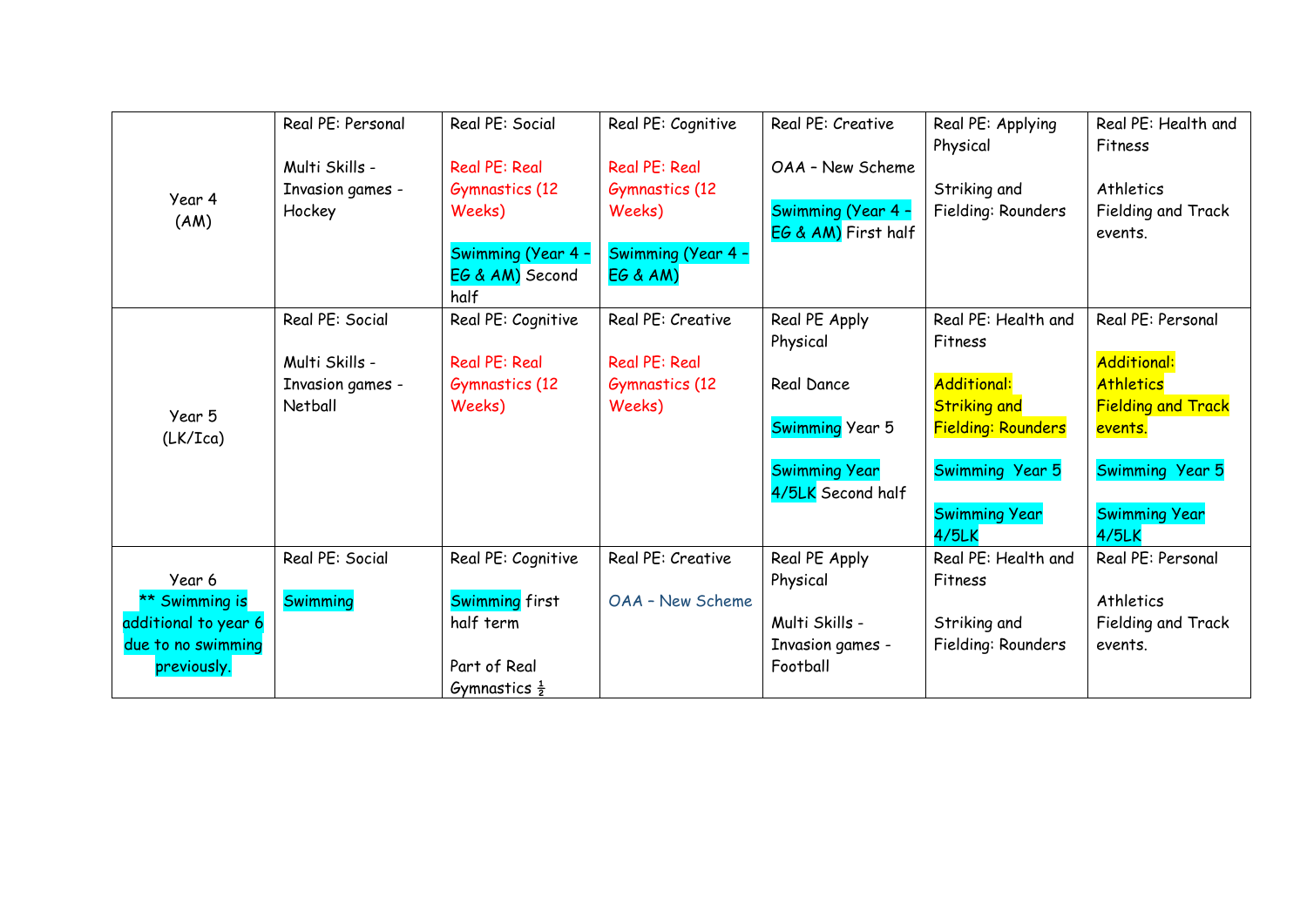|                    | KS1 - Gymnastics<br>competition<br>Chn in groups of<br>their team to come<br>up with a sequence                                                |  | Rounders<br>Tournament for<br>each Key Stage.<br>FS vs FS<br>Year 1 Vs Year 2 | Sports Day |
|--------------------|------------------------------------------------------------------------------------------------------------------------------------------------|--|-------------------------------------------------------------------------------|------------|
|                    | Then judge.                                                                                                                                    |  | Year 3 Vs Year 4<br>Year 5 Vs Year 6                                          |            |
| Intra Competition: | Year 4 & 5:<br>Within your class.<br>put Teams related<br>to colours and have<br>a mini tournament of<br>bench ball/netball<br>Year 4 - Year 6 |  |                                                                               |            |

**Bench Ball Rules -** Devise two teams, two benches, a ball and some bibs.

You need to nominate one person to stand on the bench, in their half (the goalkeeper). The rest of the player arranges themselves anywhere in THEIR half. Choose another person to stand centre of the court, the teacher throws up the ball to gain possession for their team.

The aim of the game is to score goals by passing the ball around your team in order to pass it back to your goalkeeper on the bench.

For KS2 – you have to do FIVE PASSES before getting it to the person on the bench. If the ball is dropped, you need to start again at the centre! The ball cannot bounce when throwing it to the person on the bench.

For KS1 – your aim is to get the ball to the person on the bench without any bounces (a clean catch). You need to get 5 people on your bench to win!

If the ball goes outside of the court/behind the bench, the opposite team gets the throw in.

Pupils start to think about working as a team, choosing when and how to pass, and thinking about their position on the court.